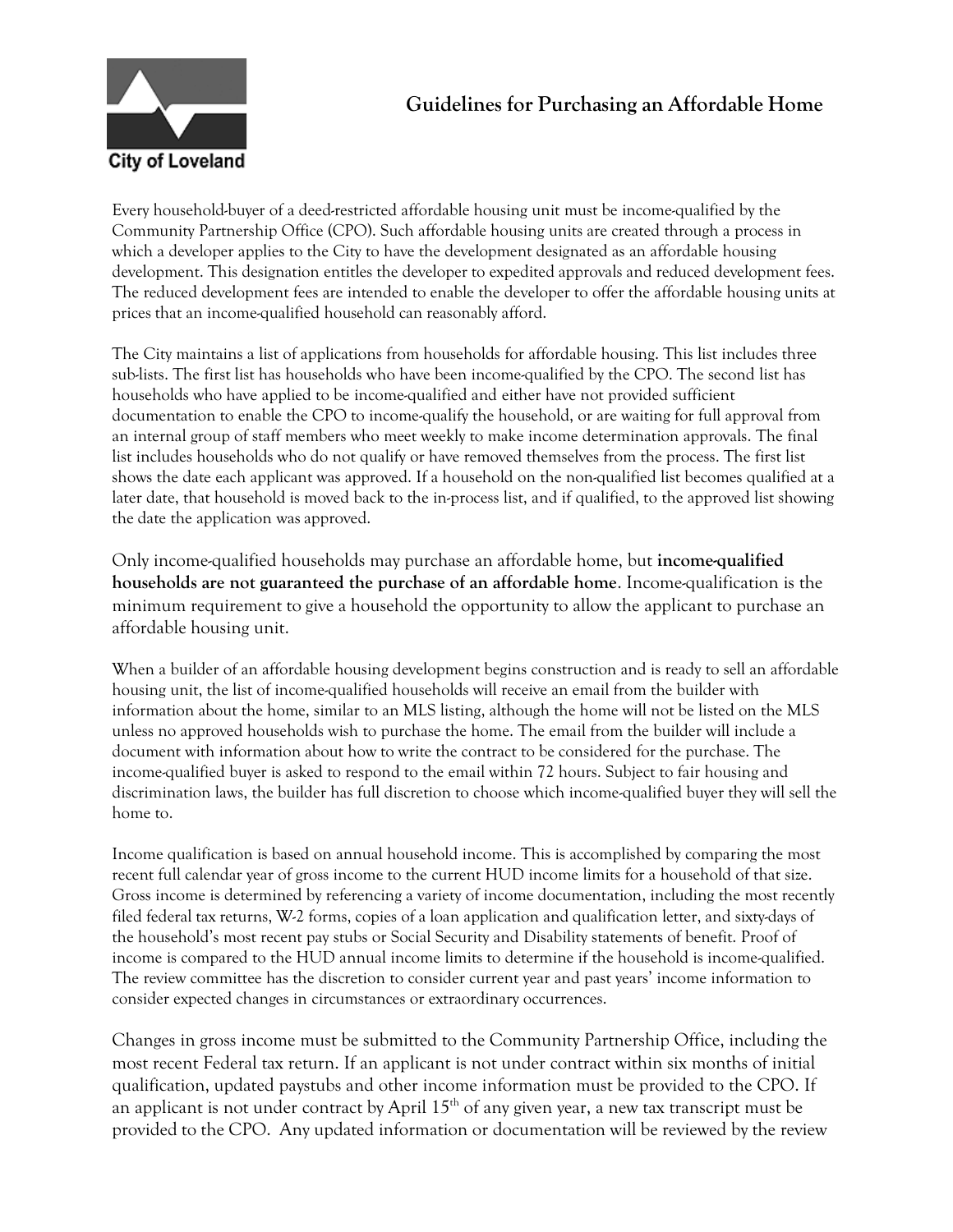committee within 10 days to recalculate the most recent full year of gross income to affirm or reverse its previous income qualification decision to ensure a fair, just, and reasonable result.

#### **INCOME QUALIFICATION PROCESS**

Documents required to determine income qualification:

- Complete and notarized *Qualified Affordable Housing Application*
- A copy of all pay stubs the applicant or any adult household member has received in the last 60 days (full-time students excluded).
- A copy of any documents that would show other sources of income such as unemployment benefits, Social Security, VA benefits, food stamps, etc.
- Ifthe applicant or a household member is self-employed, a profit and loss statement for the last 6 months.
- Copies of all state, federal, and business tax returns or tax transcripts for the last 2 years.
- Copies of the applicant's and other household member's W-2's and/or 1099's for the last two years.
- Copy of the fully completed loan application from the lender the applicant has chosen to finance the purchase of the house.
- Copy of the loan qualification letter from the lender.

Note that submitted documents may result in additional documents needed to determine income. For example, if income includes over-time pay, year-to-date over-time pay information will be required. If income is from child support, a history of payments and/or a divorce decree will be required. If income is from a retirement account, prior year withdrawals will be required.

Timeline and Next Steps

- After an application is received, the Community Partnership Office will submit information in writing to the applicant within 10 business days stating that the application is complete or additional information is needed to complete the application.
- When all information has been submitted, the Community Partnership Office has up to 10 business days to review the full application, and to let the applicant know if additional information is needed to supplement the application. The applicant will also receive an email within the said 10 business days stating the date the review committee is scheduled to evaluate the full application.
- Application reviews occur weekly. After the review, the applicant will receive an email stating whether or not the application was approved or denied. If the application is denied, the email will state the reason.
- Once an application has been approved, the Community Partnership Office will complete a checklist with the applicant within 10 business days of approval. This is done to ensure the household is aware of the affordable housing restrictions on the home purchase and the requirement, should the family wish to sell the home within 20 years of purchase, that the home must be sold to another income-qualified household.
- Once the Community Partnership Office has completed steps 1 through 9 on the checklist found on page 3, the application is solely in the hands of the builder. Although the Community Partnership Office will be available to answer questions, the rest of the process is between the builder and the buyer.

#### Appeal Process

• Denied applicants have the option to appeal the process with the Deputy City Manager.